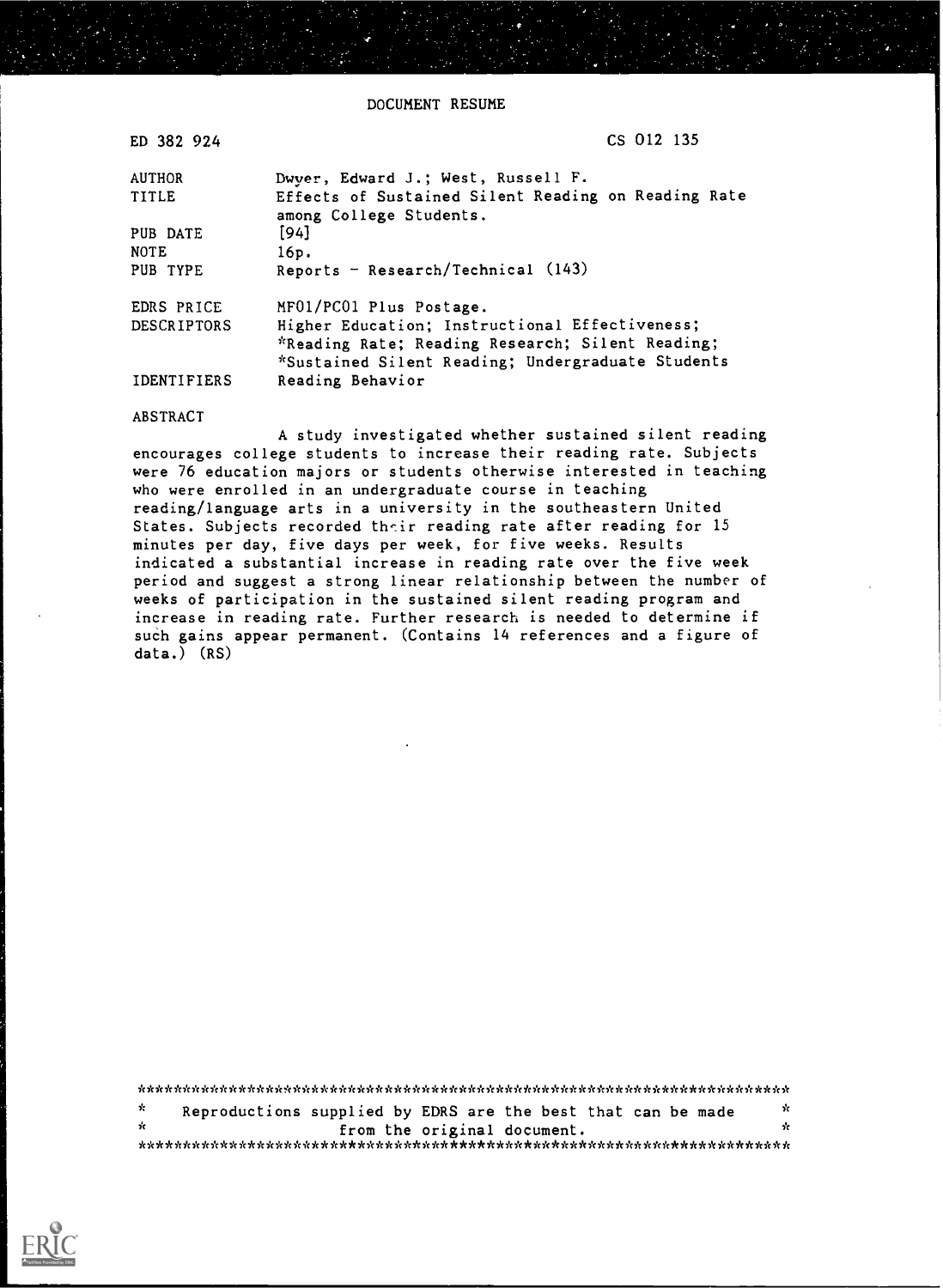## Effects of Sustained Silent Reading on Reading

Rate Among College Students

By

Edward J. Dwyek

Department of Curriculum and Instruction East Tennessee State University

and

Russell F. West

Department of Educational Leadership and Policy Analysis East Tennessee State University

÷.

-PERMISSION TO REPRODUCE THIS

MATERIAL HAS BEEN GRANTED BY<br>7. A. Mongolan

TO THE EDUCATIONAL RESOURCES INFORMATION CENTER (ERIC)."

U.S. DEPARTMENT Of EDUCATION Office or Educational Research and Improvement EDUCATIONAL RESOURCES INFORMATION CENTER (ERIC)

Ohm document has been reproduced as received from the person Or organization originating it

0 Minor changes have been made to improve reproduction quality

Points of view or opinions stated in this docu-<br>ment :do: not: nacessarily .rapresent: official<br>OERI position or policy

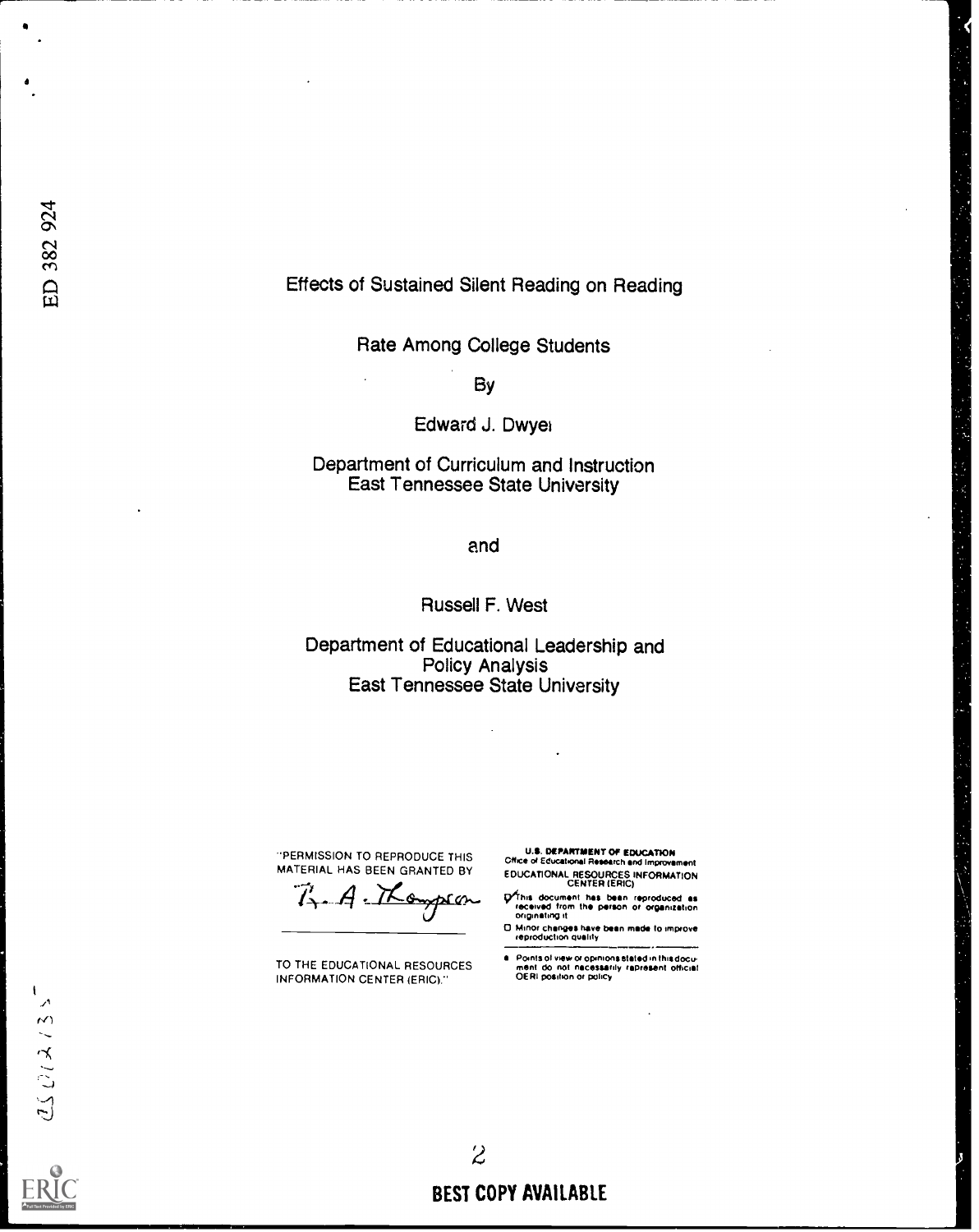# EFFECTS OF SUSTAINED SILENT READING ON READING RATE AMONG COLLEGE STUDENTS

1

Sustained silent reading (SSR), often referred to as normal and/or natural reading, is the process of reading for an uninterrupted period of time. SSR, in its most widespread application, is simply recreational reading wherein the reader reads primarily for enjoyment and/or to gain information. Teachers in classroom settings where SSR is undertaken designate a specified period of time for uninterrupted reading, usually longer for more competent readers than for poorer readers and younger children. The procedure is also used in college reading classes within programs designed to improve overall reading competencies.

Durkin (1993) strongly advocated including opportunities for reading substantial amounts of relatively easy material within the classroom. She recommended engagement with independent level material as a means to promote overall competence through: 1. consolidation of what readers have learned about reading, 2. promotion of comprehension of ideas rather than simply words and/or phrases, 3. awareness of need to adjust rate based on purposes for reading, 4. increasing knowledge of the world leading to greater comprehension, and 5. encouraging greater interest and desire to read resulting from increased self-confidence concerning reading ability. In a similar vein, Harris and Sipay (1990) advocated providing time for free reading in recreational settings as a means for promoting both the "quality and quantity of voluntary reading" (p. 657).

The literature is replete with empirical support for the



 $\mathbf{3}$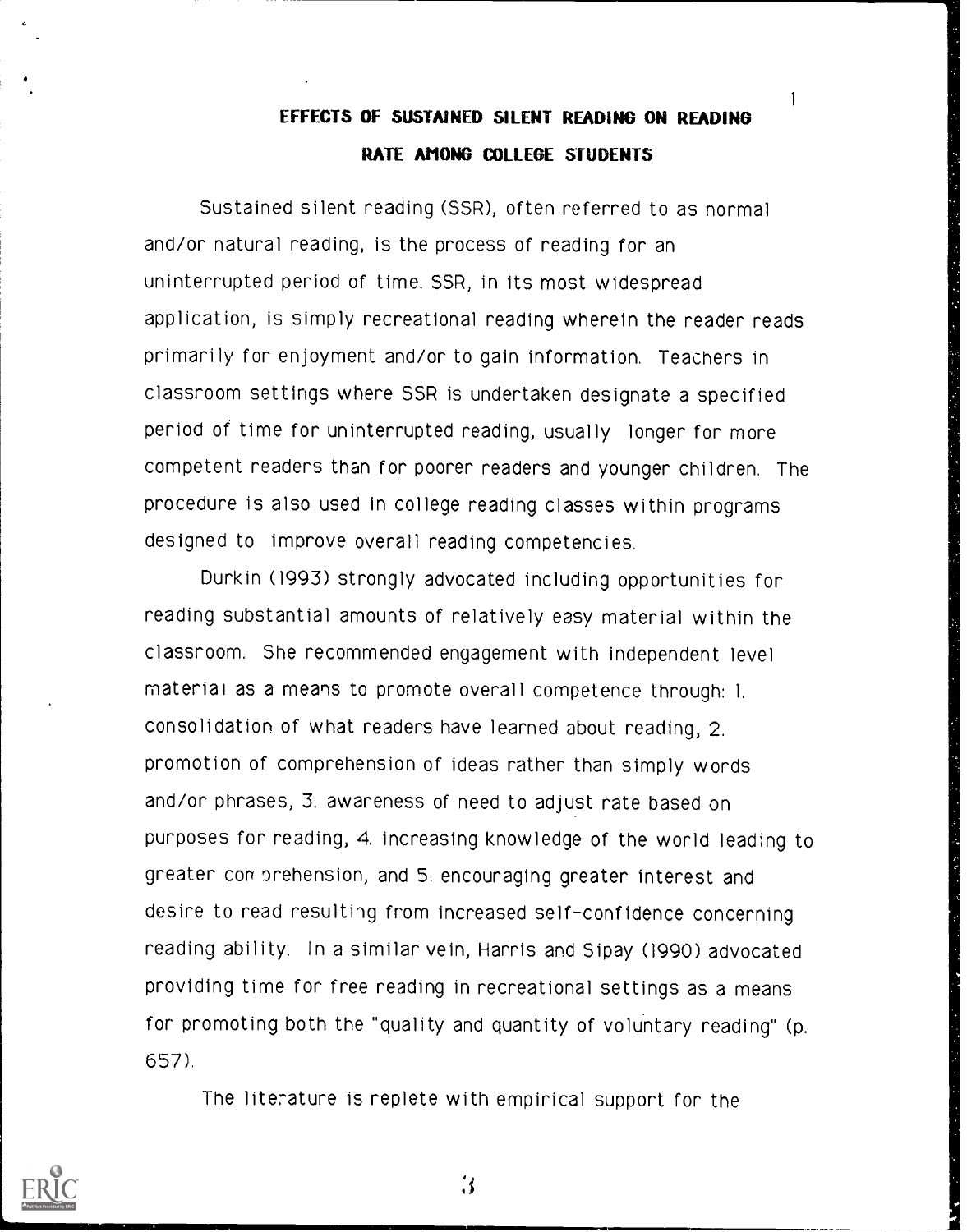view that SSR encourages reading achievement. Among the notable studies is that of Nagy, Anderson, and Herman (1987) who demonstrated the positive effects of SSR, described by these researchers as normal reading, on vocabulary development. Morrow and Weinstein (1986) concluded, through an extensive research review, that SSR was highly valuable in promoting reading competence but, on the other hand, found school personnel mainly concerned with "literacy skills, whereas parents are left with the responsibility for conveying enjoyment of reading" (332).

2

A comprehensive review of research on sustained silent reading undertaken by Ekwall and Shanker (1989) provided considerable evidence further supporting the theory that SSR substantially enhances reading achievement. Gambrel (1978) proposed that "common sense notions about the reading process tell us that the independent reading skills are enhanced through daily practice in silent reading"(p.328). In addition to providing enjoyment, Burns, Roe, and Ross (1992) proposed SSR as an important means for encouraging reading competence through literature and for integrating literature with content area subject matter.

Durkin (1993) also made a strong case for implementing and maintaining a classroom environment wherein students have substantial opportunities to read "extended pieces of text" (p. 137). She proposed that such reading "moves attention away from individual words to the meaning of connected text" {p. 156); thus, promoting reading comprehension.

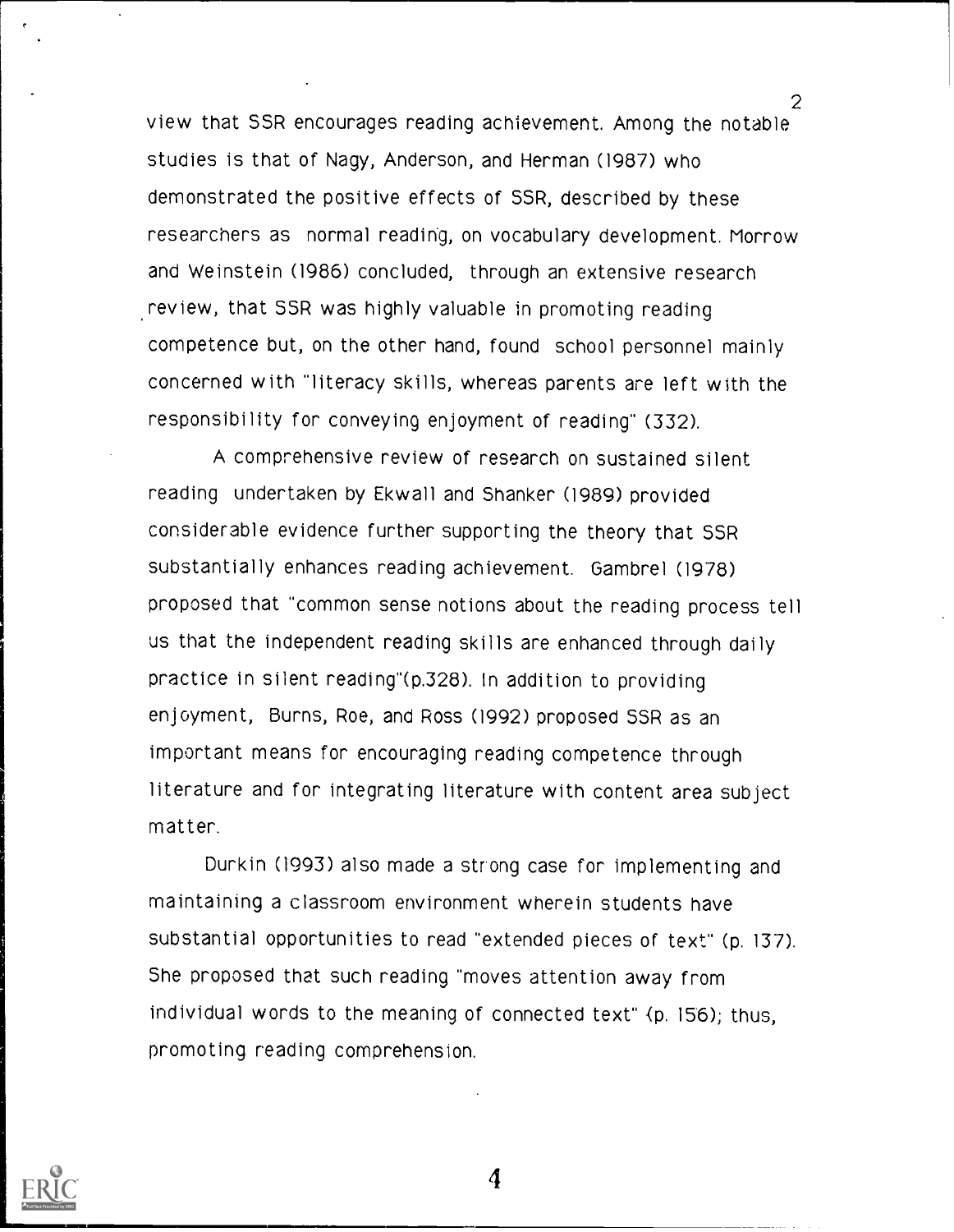3 Enjoyment has traditionally been advocated as the major reason for initiating and main: ining sustained silent reading programs. However, in addition to promoting enjoyment, Ruetzel and Hollingsworth (1991) found fourth grade students gaining just as much in reading comprehension skills (noting details, drawing conclusions, determining sequence, and determining main idea) from independent reading (SSR) as equivalent groups gained from direct instruction in performing tasks requiring application of the target skills. These researchers randomly assigned students to three groups all of whom received the same 30 minutes of instruction in their basal reader program each day. However, for the remaining 30 minutes of the time allotted for reading instruction, Group A (n=20) engaged only in independent reading from books they selected, Group B (n=20) read independently from self-selected books for 15 minutes and received direct instruction in reading skills for 15 minutes, while Group C (n=21) received a full 30 minutes of reading skills instruction. The findings led Ruetzel and Hollingsworth to the conclusion that their study "provides evidence to support the allocation of more time spent reading in the intermediate grades without undue concern related to declining scores on criterionreferenced tests of reading comprehension skills" (p.174). This conclusion would no doubt prove to be at least somewhat startling to advocates of traditional skills-oriented reading programs while not surprising at all to proponents of sustained silent reading. While arguing the appropriateness and necessity of -providing opportunities for children to read longer texts in a natural manner, Blachowicz and Lee (1991) chided reading teachers for the "time



 $\dddot{\mathbf{5}}$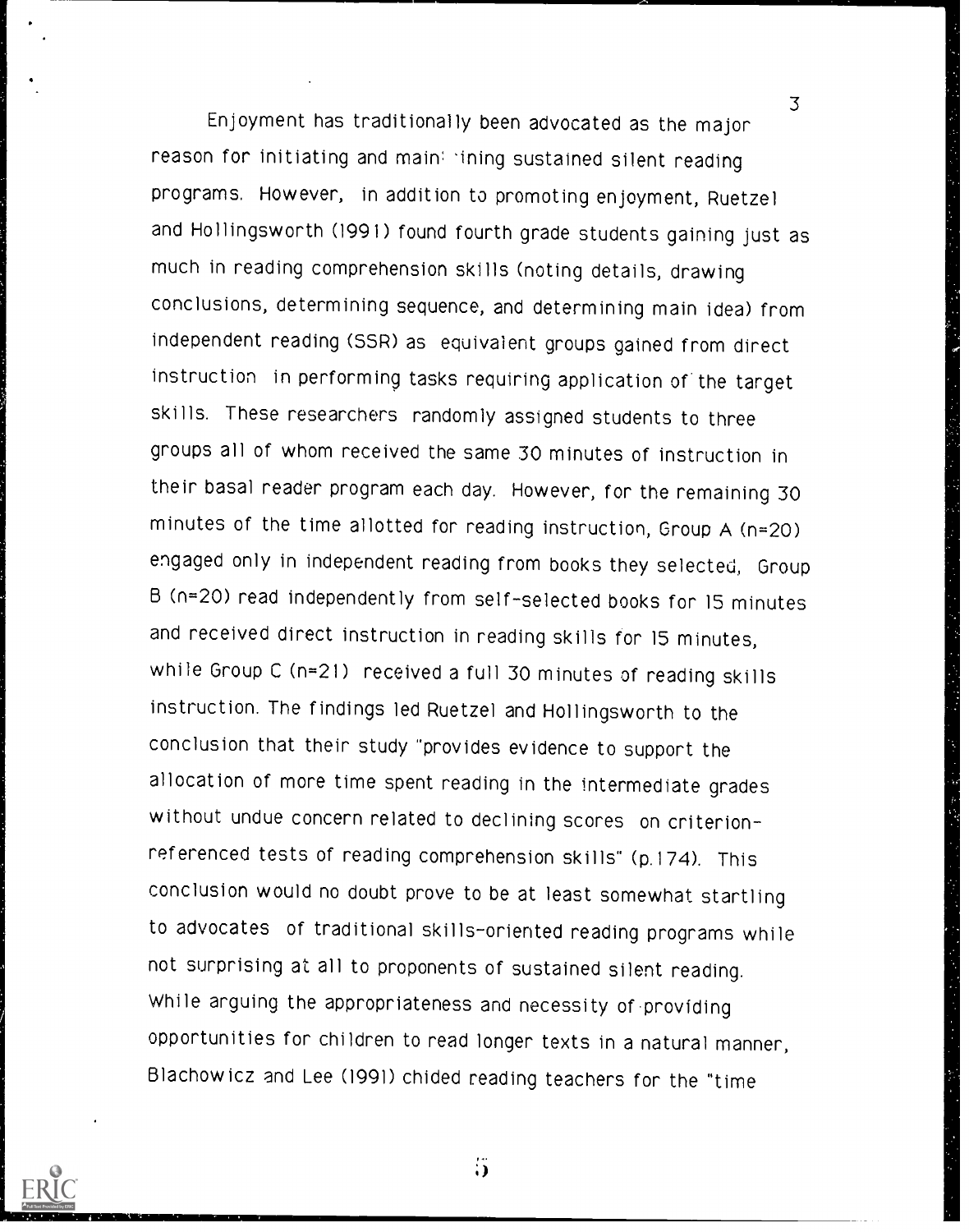squandered on isolated drill, management, and other activities of questionable instructional effectiveness" (p. 188).

4

Reading rate, defined by Ruetzel and Cooter (1992) as "the speed at which readers attempt to process text" (458), is likely one of the competencies enhanced through participation in SSR. While a generation of researchers have stressed the importance of flexibility relative to rate, Carver (1983) found college readers tending to read at virtually the same rate regardless of the difficulty level of the text for them. Consequently, increasing reading rate, in and of itself, appears highly desirable provided adequate levels of comprehension are maintained.

Dwyer and West (1989) determined that reading rate could be substantially increased through concentrated effort on the part of students simply to read faster. The subjects, 15 college students; were engaged in a timed reading program wherein they were required to read at 400 words per minutes to cover a specified amount of material. A timer was used but no artificial means were implemented. Over a six week period, subjects increased reading rate from a mean of 210 wpm to 348 wpm while maintaining approximately the same level of comprehension (78%).

Pauk (1989) denounced artificially designed speed reading programs in favor of a natural approach for enhancing rate while reading college level texts through "setting the stage for reading" (p. 339) by: 1. establishing a foundation by overviewing the text; 2 encouraging flexibility; 3.engaging ideas, not specific words; and 4. studying and enjoying the last paragraph since this is where authors



 $\ddot{b}$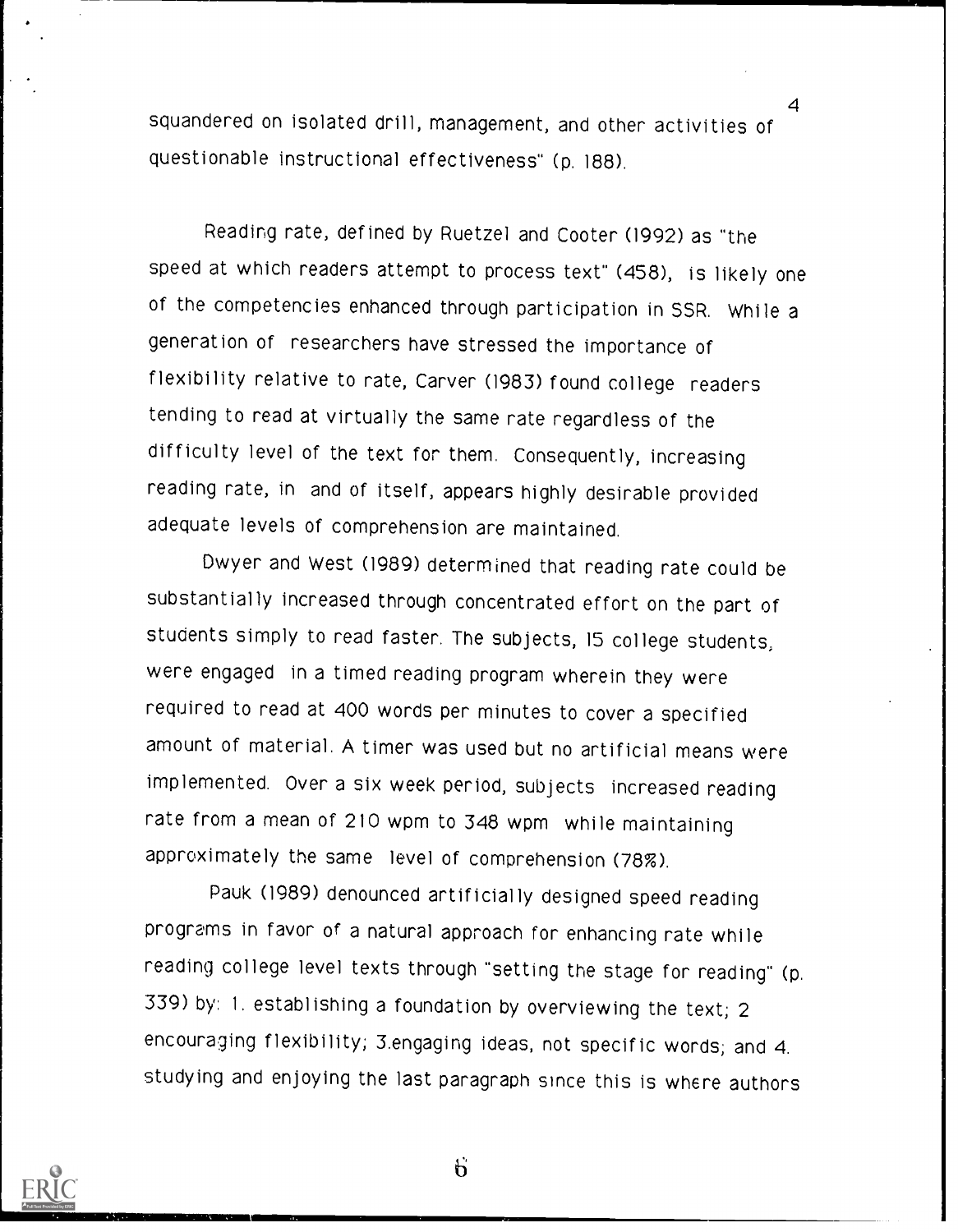usually summarize and highlight the most important information. Pauk stressed the importance of obtaining information while not specifically attending to rate in an unnatural manner.

5

Brozo and Johns (1986) extensively reviewed research while examining 40 books wherein the authors presented information and strategies for transforming normal readers into speed readers. These researchers, like Pauk, found fault with programs and strategies designed to encourage great reading speeds. Brozo and Johns concluded that "the best empirical evidence we have today seems to place the limit at which even the most superior of readers can genuinely read somewhere between 300 and 600 wpm. and certainly no higher than 1,000 wpm" (245). In this light, Dwyer and West (1989), mentioned above, found a mean rate of 348 words per minute with adequate comprehension among college subjects after an intensive rate enhancement program. Also in this vein, O'Reilly and Walker (1990) comprehensively reviewed literature concerning reading rate among college students. They found little evidence supporting the contention that adequate comprehension could be maintained at reading rates "well in excess of 400 wpm" (p. 10). Further, these researchers found no value in using mechanical devises to artificially generate more rapid reading rates.

Rothing seems more natural than procedures such as sustained silent reading as a strategy for increasing rate while encouraging all other reading competencies as well. Increasing reading rate seems desirable in light of the massive amount of reading expected of college students.. Further, there is no evidence suggesting that slower rates tend to encourage comprehension when just the

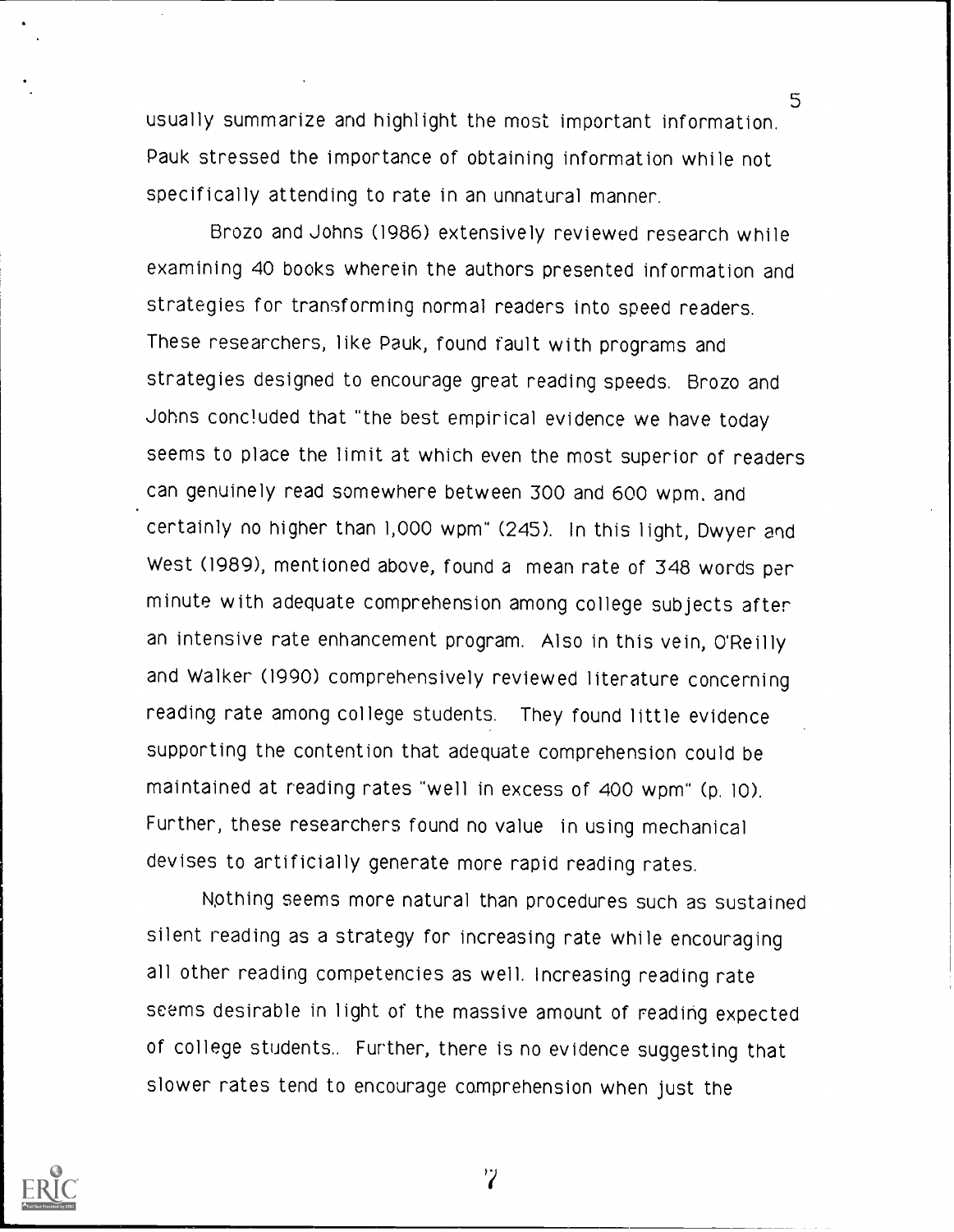6 opposite appears likely. That is, more rapid reading is likely to promote reading in thought units while slower reading lends itself to focusing on individual words. Pointing out the need among college students for increasing reading rate, Dwyer and West (1989), found incoming college freshmen in a reading improvement class reading at approximately 210 words per minute. A rate of 210 words per minute would make it difficult for these students to cover required material.

Overall analysis of the research suggests a relationship between reading substantial amounts of material and reading competence. While it is also entirely reasonable to hypothesize that SSR encourages reading rate, an extensive review of research provided no evidence concerning the relationship between SSR and rate. Consequently, the present study was undertaken.

#### Methods

The subjects were 76 college students in a university in the southeastern United States. All subjects were education majors or otherwise interested in teaching. The subjects were nearly all white females given the location of the school and the nature of course content, teaching reading in the elementary school. The subjects were also selected for convenience being enrolled in two classes taught by the first author. The subjects appeared representative of education majors in particular and college students in general. Complete data were available from 76 subjects while data from 20 subjects were eliminated because of missing information.

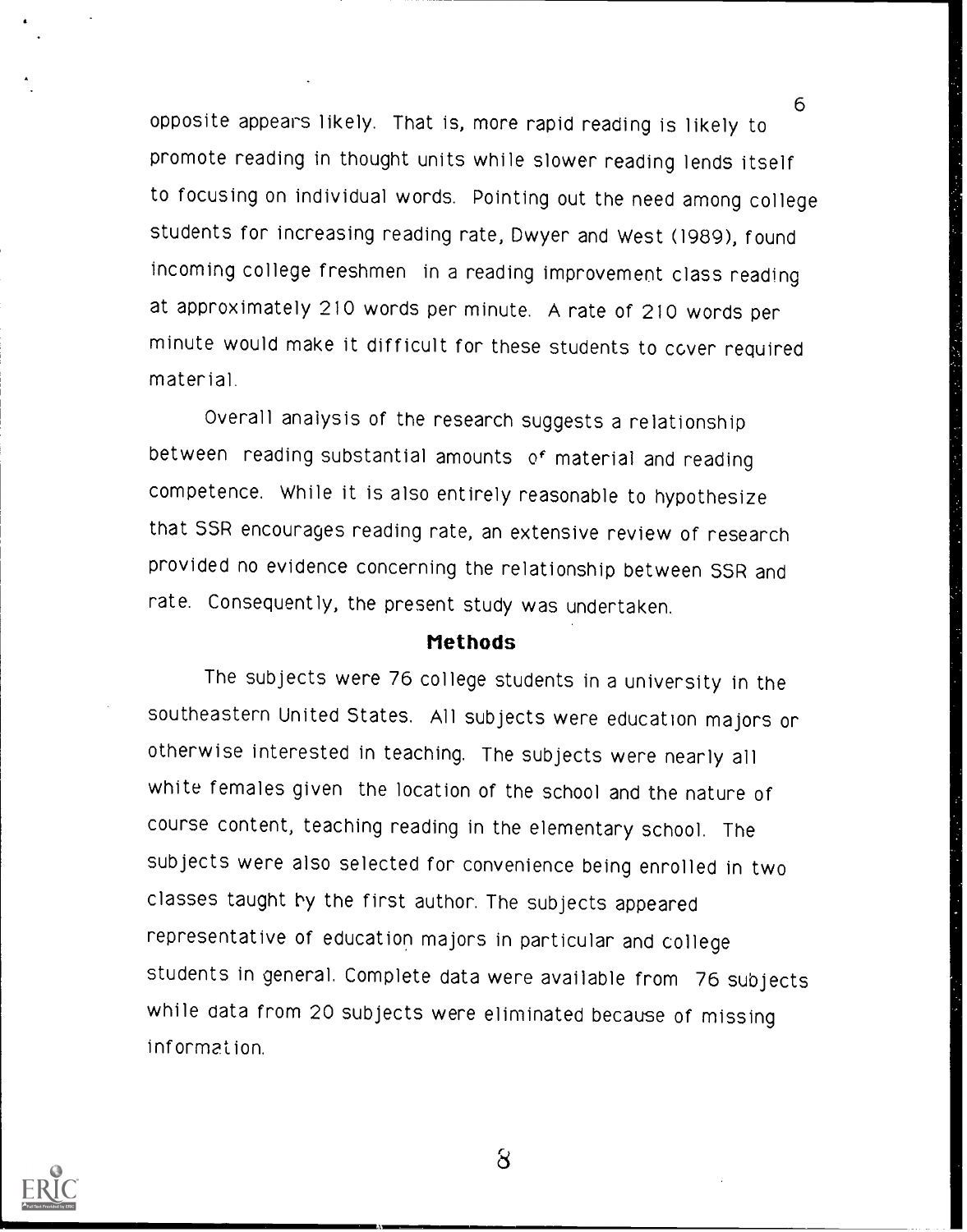7 Subjects studied sustained silent reading as an instructional system for encouraging growth in reading competence as part of an undergraduate course in teaching reading/language arts. The subjects participated in SSR within the class to reinforce ideas discussed and presented. A more formal program was undertaken within the methods classes after establishing rationale for using SSR. In this program, subjects read for 15 minutes per day for three days per week in class and two other days outside of class. Consequently, students read for one hour and 15 minutes each week. The program lasted five weeks for a total of 25 readings of 15 minutes each.

Subjects were asked to record reading rate in words per minute after each reading. This was accomplished by multiplying the number of pages read by the number of words per page and then dividing the total number of words by 15. The number of words per page was estimated by selecting a page that appeared typical of full pages of print within the text ano counting the words on that page. When recording pages read, subjects were asked to count only actual pages of print. For example, chapters usually started with a half page of text and often ended with a half page of text. Words per minute was recorded along with the date after each reading on a chart provided by the instructor.

Subjects were permitted to select books for the program. The only stipulations were that each book be at least 150 pages in length and be either a novel, story of an event(s), or novel: Textbooks and reading material containing short articles were not permitted. The goal was to have the subjects engage continuous text. Textbooks do



 $\Omega$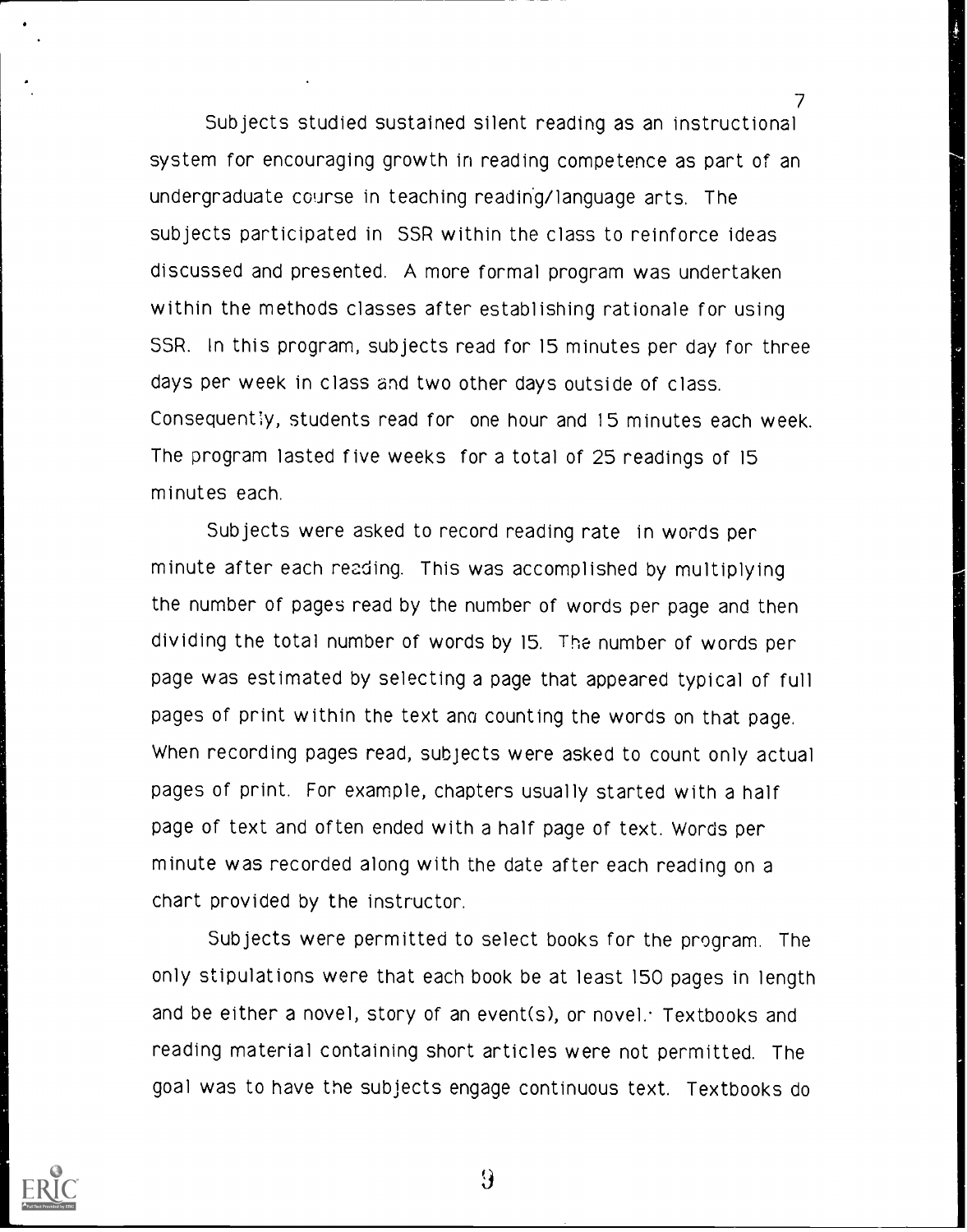not normally provided the lengthy segments of connected text essential for sustained silent reading. Further, textbook study is substantially different from narrative text in that readers must frequently review material, study graphic organizers, make notes in the text, and make provisions to learn key concepts. Consequently, the use of content oriented texts to determine how rate is effected by sustained silent reading was not appropriate.

The subjects were awarded five points for completing the assignment. This translated into 5% of their overall grade for the course. They were strongly advised that in no way would they be graded relative to how fast they read but, rather, the purpose was to determine the effects of SSR on rate for them personally. Further, they were told of the importance of their accurately recording information for the purposes of contributing meaningfully to the study. They were told that they would receive full credit for simply completing the assignments. Since three of the five weekly readings were done in class, completing the overall assignment was relatively easy.

Data were organized in chronological order trom the first reading to the 25th reading for all 76 subjects. Means and standard deviations were determined for each reading. In addition, a weekly reading rate was calculated for each individual during each of the five week periods to provide a more stable picture of change and reduce day-to-day variability. This was calculated by summing the reading rates for the five days in a given week and dividing by five. Repeated measures analysis of variance (ANOVA) procedures were used to determine if change occurred from week one to week five.



 $10$ REST COPY AVAILABLE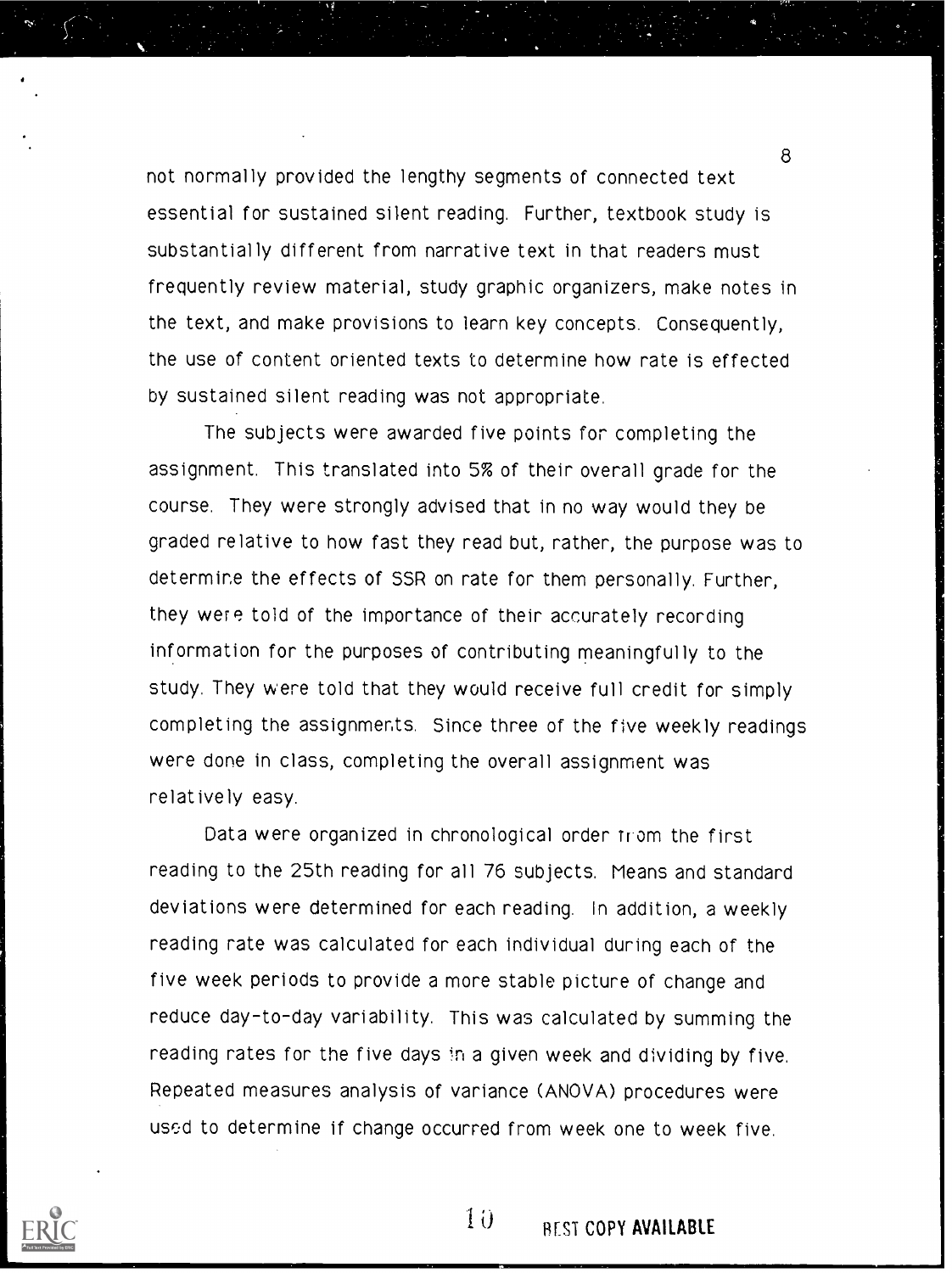9 Since the independent variable (weeks) was quantitative in nature, trend analysis was performed to assess the functional relationship between the number of weeks in the program and SSR. The significance tests were conducted with the alpha level at .05.

### Results

Weekly means and standard deviations were determined. A mean of 242.15 words per minute with a standard deviation of 71.64 words per minute was determined after the first week, the first five readings. Mean reading rates gradually increased with the most substantial increase between the mean for the first week and the mean for the second week, a gain of approximately 19 words per minute. Increases in reading rate were much less substantial after the second week of readings with a final reading rate of 278.3 words per minute recorded for week five. The weekly means are presented in Figure 1.

#### Insert Figure 1 about her

The overall F-test for the repeated measure ANOVA was statistically significant (F=16.38, df=4, 300, p < .05). This indicated a significant overall change from the first through the fifth weeks. Given the significant overall F-test, tests for linear, quadratic, cubic, and quartic trends were calculated. The linear trend component was statically significant  $(F=26.51, df=1,75, p \le 05)$ . This indicated that there was a linear increase in weekly reading rate across the five week period; i.e. an increase in rate for each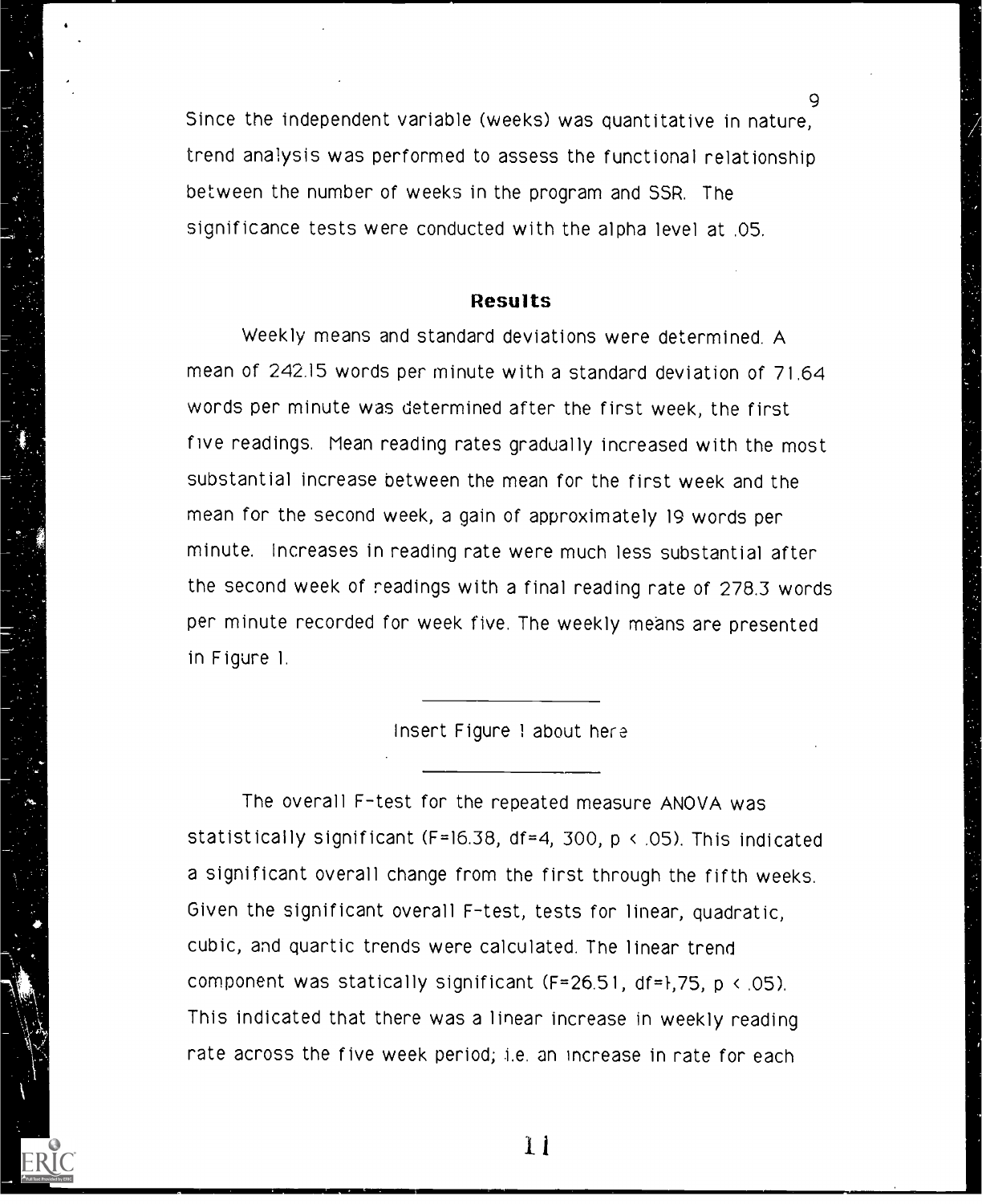successive week in the program. Although not as strong as the linear trend, there was a statistically significant quadratic trend (F=9.23, df=1,75, p < .05). This was perhaps due to the smaller increase in weekly rates between weeks three and four, when compared to the changes between the other time periods.

#### **Discussion**

Data indicate a substantial increase in reading rate over the five week period. Data suggest a strong linear relationship between the number of weeks of participation in the sustained silent reading (natural reading) program and increase in reading rate. Most noteworthy is the large increase between weeks one and two. Reasons for this dramatic increase are, at best, subject to specul. tion. Perhaps subjects had not engaged in much reading of continuous text and had, instead, been involved in more laborious text book study. The SSR program, in a sense might have "freed them up" to relax and read more fluently. Further, subjects might nave simply become more aware of rate since they were recording words per minute. Perhaps this novelty wore off as the readings continued and rate gains stabilized.

Subjects expressed a high level of satisfaction with the sustained silent reading program when anonymously writing evaluations. Gains in reading rate appear substantial, but also entirely reasonable. Consequently, overall analysis of the program suggests that having students engage in sustained silent reading encourages gains in reading speed.



12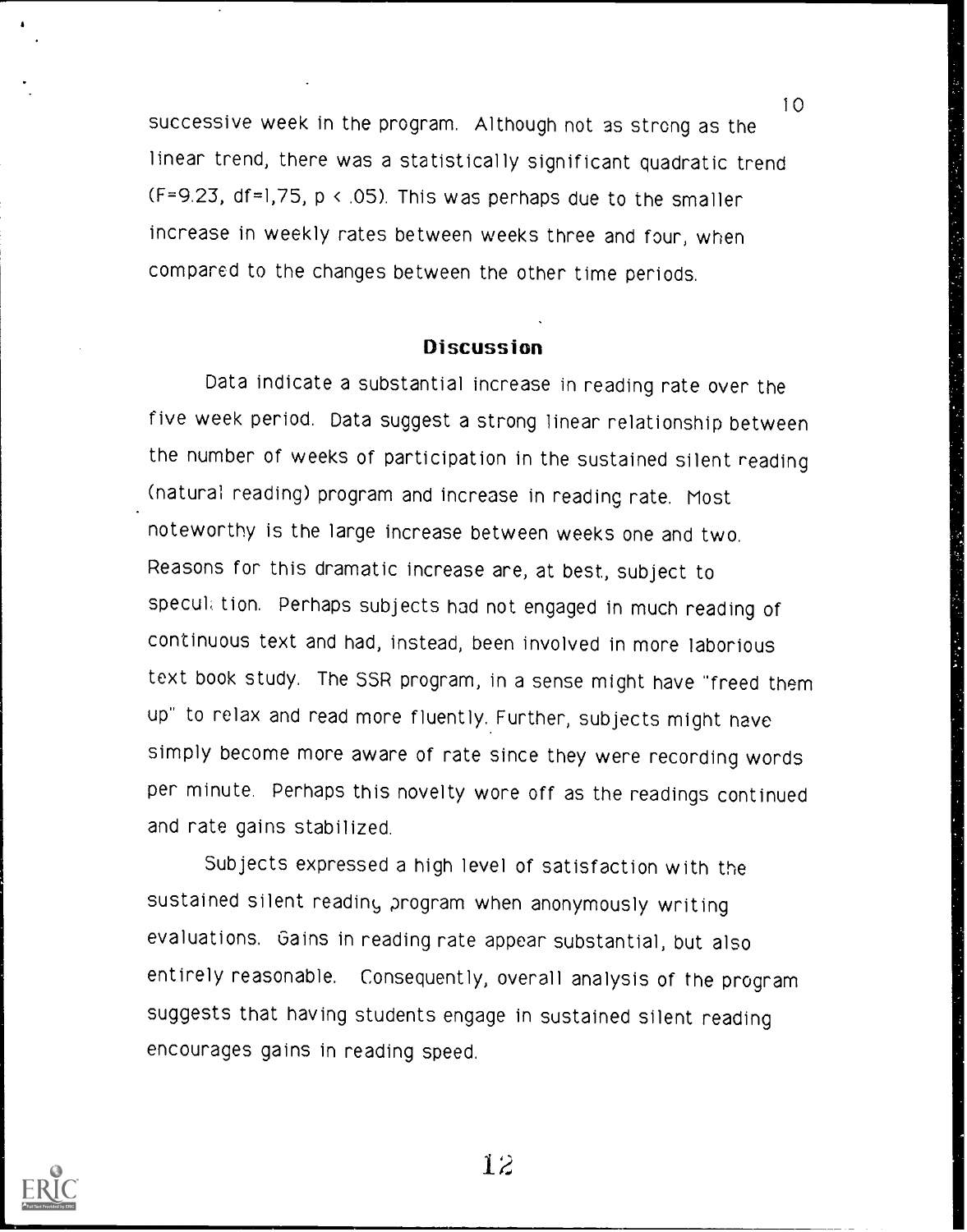Further research is necessary to determine if such gains appear permanent. This might be accomplished effectively by replicating this experiment at both the beginning of a semester and during the last five weeks of a semester. Given the nature of an experiment of this type, a one time reading rate measure does not seem adequate to determine permanence of reading rate increases. Research of this type might also provide worthwhile evidence concerning effects of SSR on rate among secondary level students. On the other hand, caution is urged when considering measuring rate among elementary grade students who might consider rate as an end in itself and strive mainly to read faster than their classmates. This problem was limited in the present study through explaining the purposes of the research to the subjects.

 $\mathbf{r}$ 

Evidence reported herein suggests that providing time and otherwise encouraging normal reading (SSR) promotes reading rate. This added to the many advantages already evident as a result of natural reading gives further support for making time for sustained silent reading an integral part of the curriculum.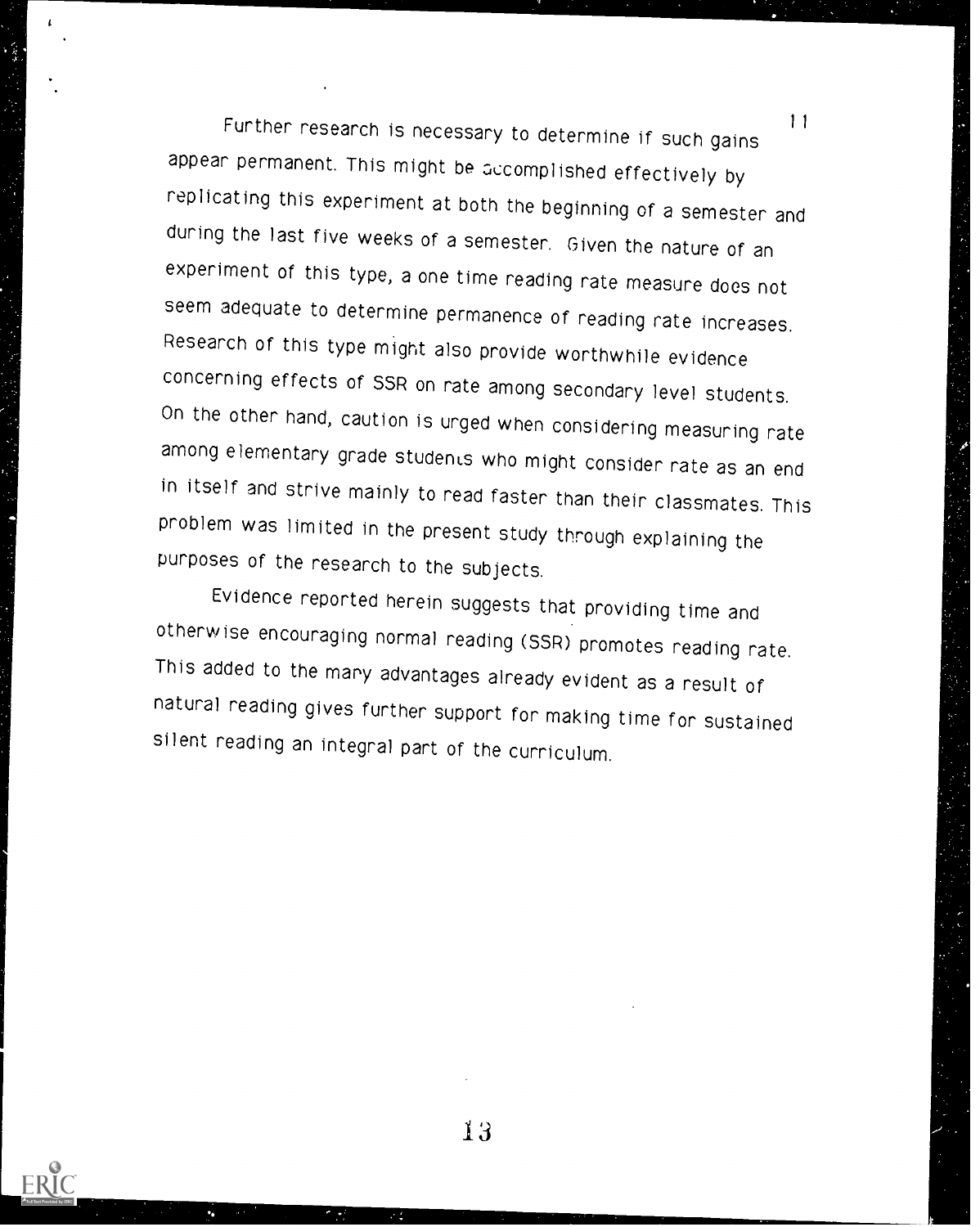#### References

Blachowicz, C. L. & Lee, J.J. (1991) Vocabulary development in the

whole literacy classroom. Reading Teacher, 45,188-195.

- Brozo, W.G. & Johns, J.L. (1986) A content and critical analysis of 40 speed reading books. Journal of Reading, 30, 242-247.
- Burns, P.C., Roe, B.D., & Ross, E.P. (1992) Teaching reading in tocay's elementary school (5e). Boston:Houghton Mifflin.
- Carver, R.P. (1983) Is reading rate flexible? Reading Research Quarterly, 18, 190-215.

Durkin, D.D. (1993) leaching them to read (6e). Boston: Allyn & Bacon.

DWyer, E.J. & West, R.F. (1989) Demystifying "speed reading": A practical approach for increasing rate. Forum for Reading, 21 68-74.

Ekwall, E.E. & Shanker, J.L. (1989) Teaching reading in the elementary school. Columbus, OH: Merrill.

Gambrel], L.B. (1978) Getting started with sustained silent reading and keeping it going. The Reading Teacher, 32, 328-331.

Morrow, L.M. and Weinstein, C.S. (1986) Encouraging voluntary reading: The impact of a literature program on children's use of library centers. Reading Research Quarterly, 21, 330-346.

Nagy, W.E., Anderson, R.C., and Herman, P.A. (1987) Learning word meaning form context during normal reading. American Educational Research Journal, 24, 237-270.

O'Reilly, R. P. and Walker, J. E. (1990) An analysis of reading rates in college students. Reading Research and Instruction. 29. (2),



# BEST COPY AVAILABLE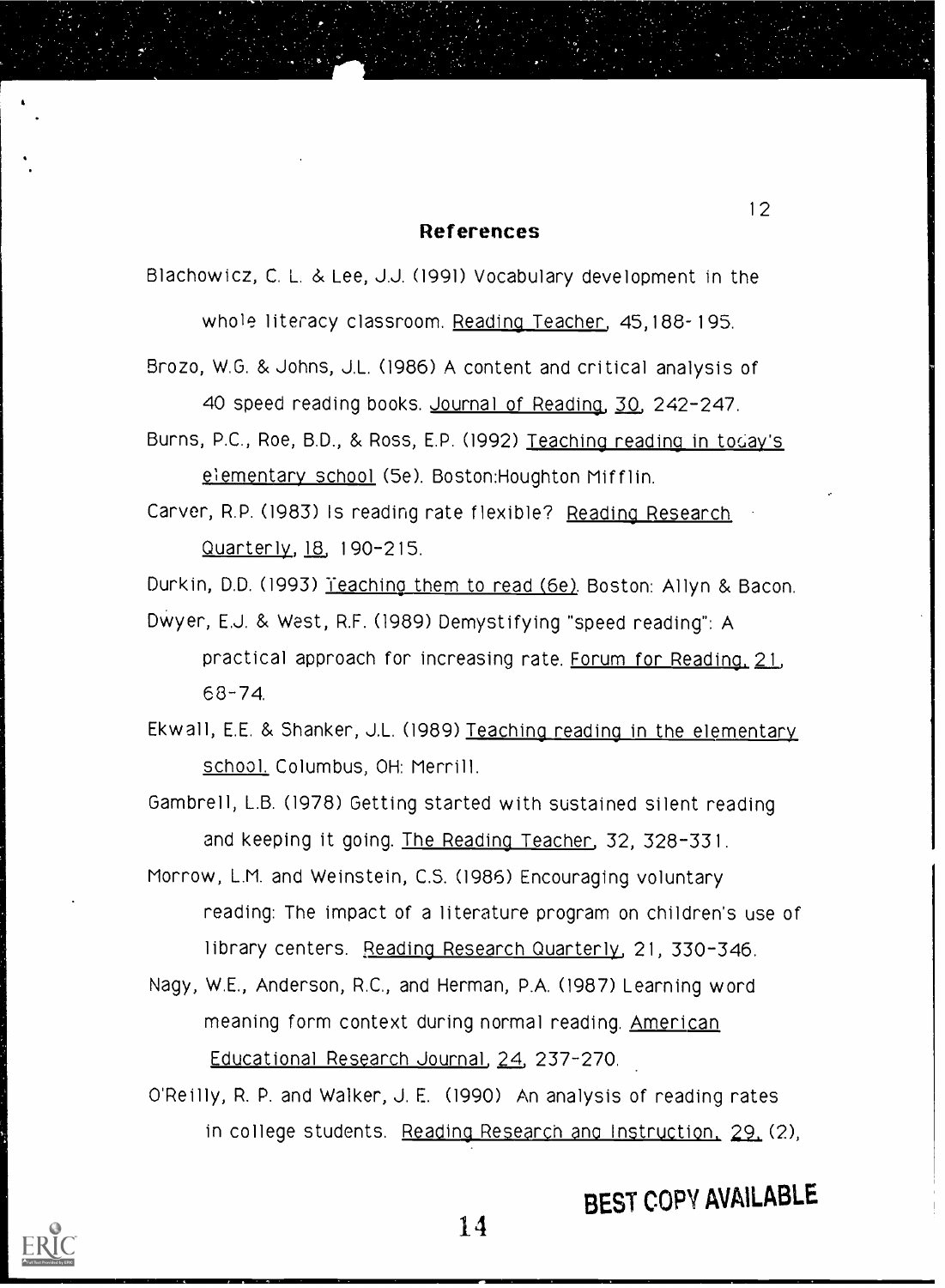1-11.

Pauk, W. (1989) How to study in college (4e) Boston: Houghton Mifflin. Reutzel, D.R. & Cooter, R.B. (1992) Teaching children to read:From basals to books. New York:Merrill.

Reutzel, D.R. & Hollingsworth, P.M. (1991) Reading time in school: Effect on fourth graders' performance on a criterionreferenced comprehension test. Journal of Educational Research, 84, 171-176.